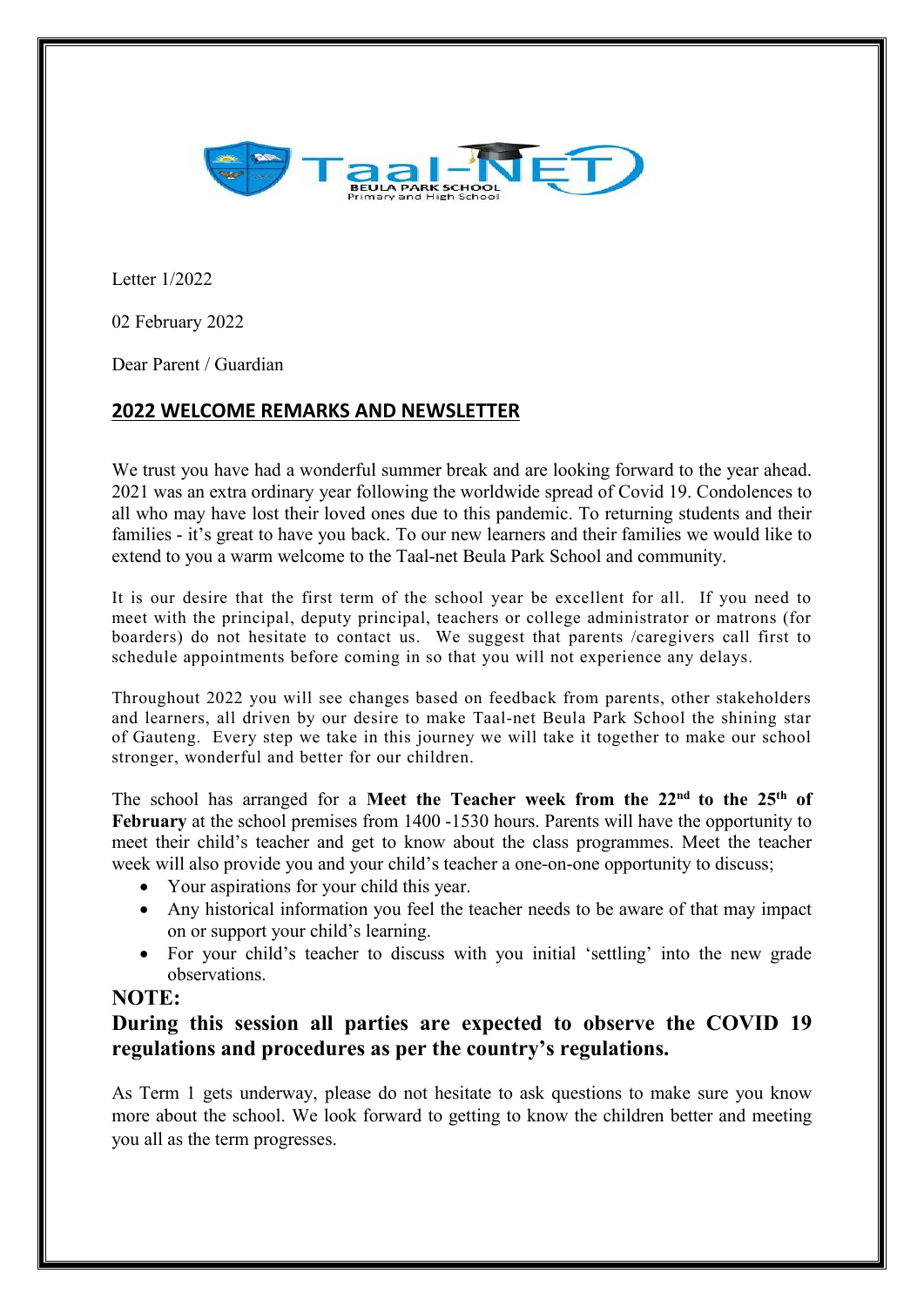Communication is an important part of our partnership with you and newsletters are a key part of this. Our newsletters will have a mixture of housekeeping information, student learning celebrations and information about what is happening in and around the school.

### **Important dates for term 1:**

Meet the teacher week  $22<sup>nd to</sup>$  the  $25<sup>th</sup>$  of February Civvies days Every fortnight Inter-house athletics competitions To be announced Inter-Schools athletics competitions To be announced Prefects' leadership and induction workshop 15 March Valentine day celebration bash 18 February Educational trip Term 2 Ongoing Assessments Fortnightly and Monthly

### **Text books and stationery**

Parents are reminded that all learners are expected to have textbooks by the  $28<sup>th</sup>$  of February. Parents who have not yet purchased the books are urged to do so. Textbooks are the core of teaching and learning. Lack of textbooks compromises the quality of learning and teaching. As such class teachers will be following up with individual parents in cases where stationary or textbooks would not have been bought.

#### **School hours**

Lessons start at 0730 hours and end at 1500 hours (Monday to Thursday) and 1530 hours for grade 12.

Friday 0730 hours and end at 1300 hours for grade 1 to 9 and 1330 for grade 10 to 12. Assembly is held every Monday at 0730 hours.

### **School trip**

Learners will be taken on a school trip beginning of April.

#### **Sports**

The school is currently having athletics for sports. Preparations are underway for inter house and inter schools competitions. Parents are urged to provide learners with sports attire.

## **Civvies days**

The school holds civvies days every fortnight. We kindly request parents to give the learner **R10** for the civvies day. Money raised is used as petty cash for the day to day running of the school

### **Uniform**

Learners are expected to be in complete uniform as per the school code of conduct. **Blazers are compulsory** and with effect from 1 March any learner without a blazer will not be allowed in the school unless a valid reason has been given to the school management or in a case where a parent has paid for the blazer and is still waiting for the order from the uniform shop.

The school pledges to excel and ensure that quality education and a safe learning environment are provides to the learners.